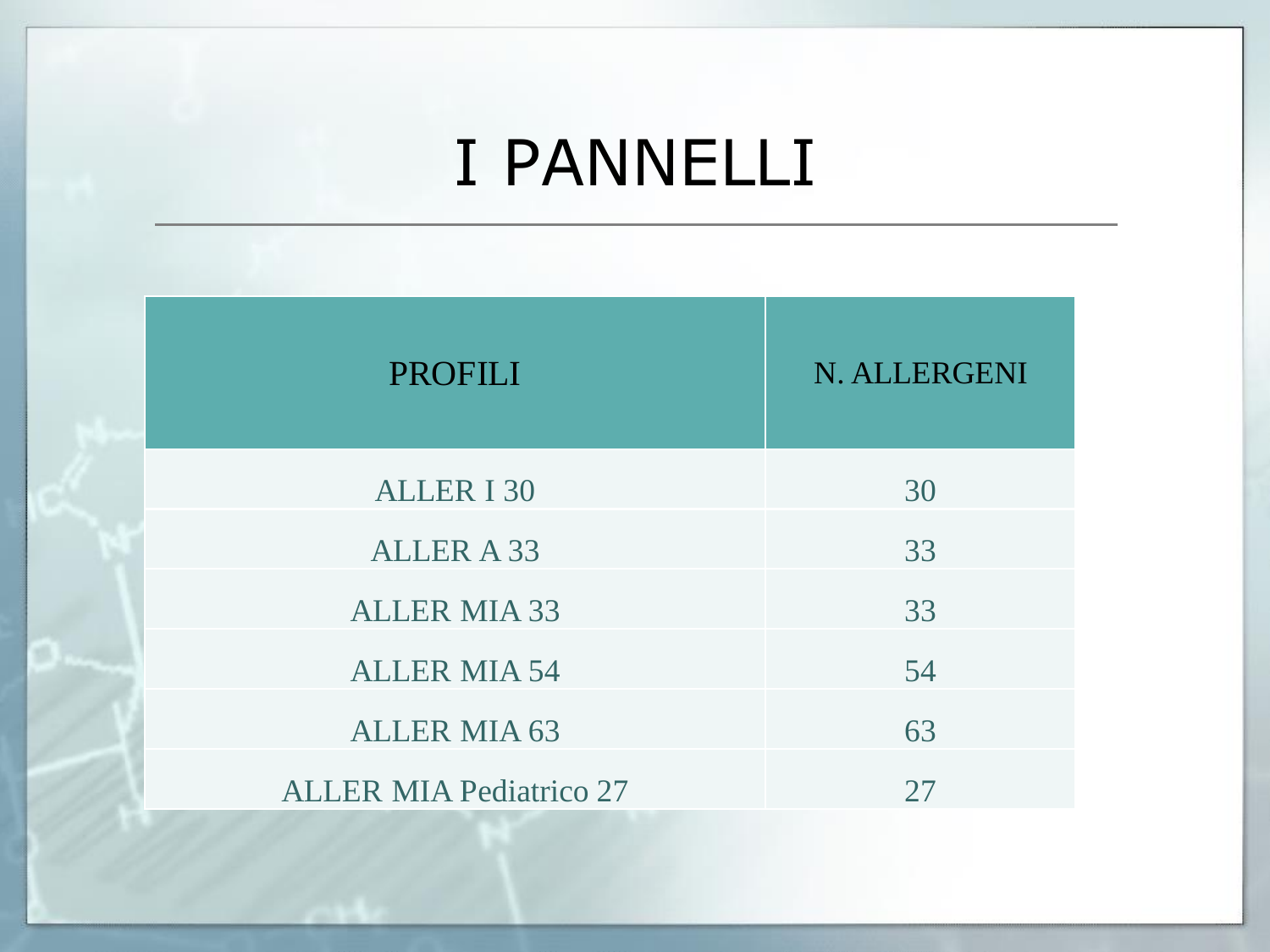#### **MIA P (27 ALLERGENI) Pediatrico fino 12 anni**

COD. DP 3712-1601-E

f1 ALBUME

m6 ALTERNARIA

f13 ARACHIDE

w6 ARTEMISIA VULGARIS

m3 ASPERGILLUS FUMIGATUS

t3 BETULLA

f31 CAROTA

m2 CLADOSPORIUM HERBARUM

d2 DERMATOPHAGOIDES FARINAE

d1 DERMATOPHAGOIDES PTER.

e2 EPITELIO DI CANE

e1 EPITELIO DI GATTO

e3 FORFORA DI CAVALLO

f4 GRANO

f2 LATTE

f49 MELA

f3 MERLUZZO

gx MIX GRAMINACEE 2.2 (phleum pratense, segale)

f76 nBos d4 (alfa lattoalbumina)

f77 nBos d5 (beta lattoglobulina)

e204 nBos d6 (BSA)

f78 nBos d8 (caseina)

f17 NOCCIOLA

f35 PATATA

f9 RISO

f14 SEMI DI SOIA

f75 TUORLO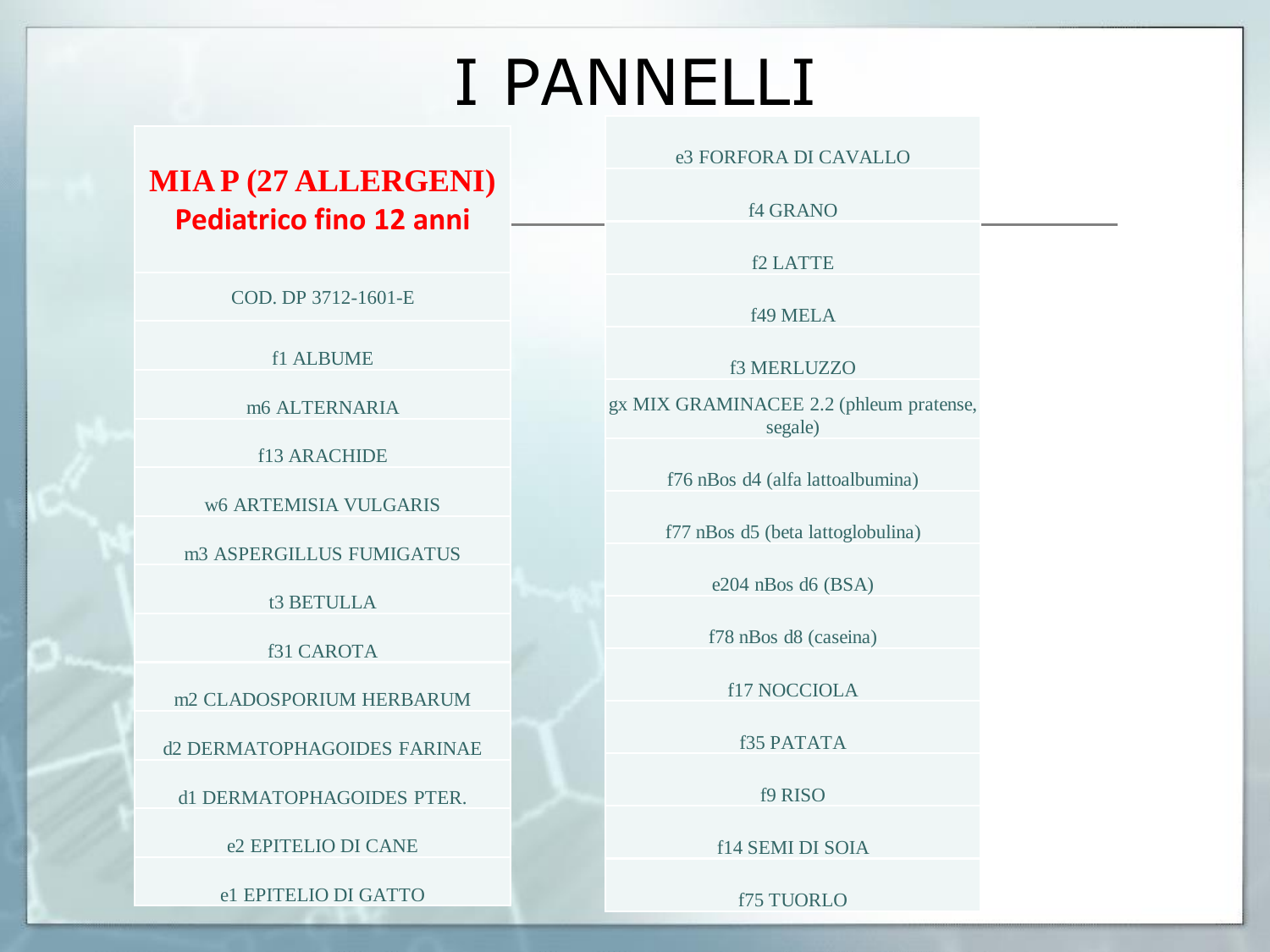### I PANNELLI **INALANTI 3 (30 ALLERGENI)**

**d70 ACARUS SIRO** m6 ALTERNARIA w1 AMBROSIA **ELATIOR** w6 ARTEMISIA **VULGARIS** m<sub>3</sub> ASPERGILLUS **FUMIGATUS** t3 BETULLA d<sub>201</sub> BLOMIA **TROPICALIS** m<sub>5</sub> CANDIDA **ALBICANS** e5 FORFORA DI **CANE** e<sub>3</sub> FORFORA DI **CAVALLO** t<sub>23</sub> CIPRESSO **MEDITERRANEO** e82 EPITELIO DI **CONIGLIO** 

**d2 DERMATOPHAGOIDES FARINAE** d1 DERMATOPHAGOIDES PTER. g2 ERBA CANINA g3 ERBA MAZZOLINA t15 FRASSINO e1 EPITELIO DI GATTO g8 GRAMIGNA DEL PI g101 GRANO COLTIVATO u85 LATTICE **t4 NOCCIOLO t9 OLIVO** w21 PARETARIA JUDAICA g6 PHLEUM PENSE w9 PLANTAGO LANCEOLATA t<sub>11</sub> PLATANO t7 QUERCIA **i6 SCARAFAGGIO** g12 SEGALE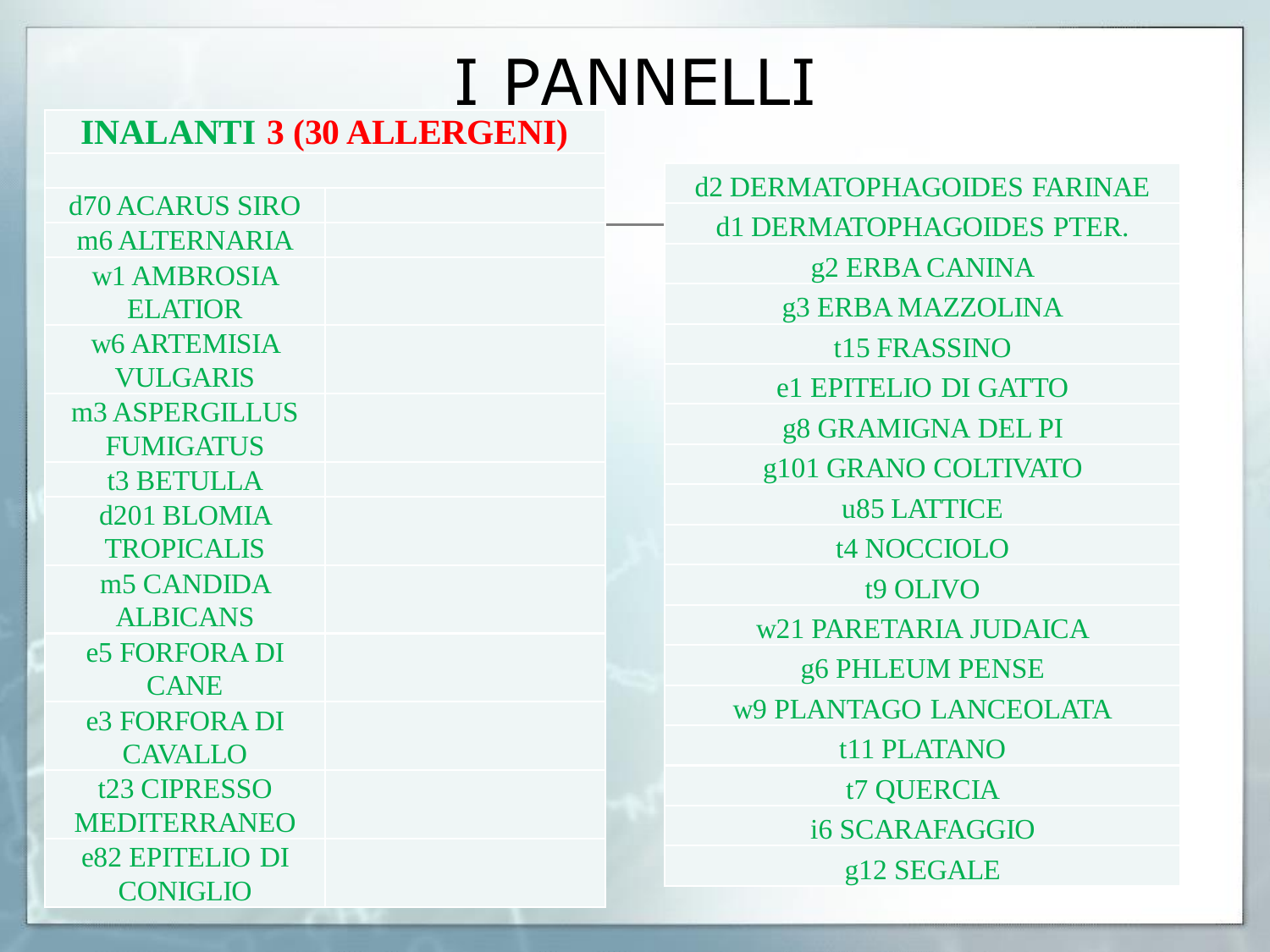#### **ALIMENTI 3 (33 ALLERGENI) alimentari**

COD. DP 3410-1601-3E f47 AGLIO f1 ALBUME f158 ANACARDO f13 ARACHIDE f96 AVOCADO f92 BANANA f78 CASEINA f48 CIPOLLA f8 FARINA DI MAIS f24 GAMBERO f23 GRANCHIO f4 GRANO f84 KIWI f2 LATTE

f218 LATTE CAPRA f45 LIEVITO f26 MAIALE f20 MANDORLA f27 MANZO f49 MELA f3 MERLUZZO f17 NOCCIOLA f95 PESCA f12 PISELLI f83 POLLO f25 POMODORO f9 RISO f85 SEDANO f14 SEMI DI SOIA f89 SENAPE f10 SESAMO f40 TONNO

f75 TUORLO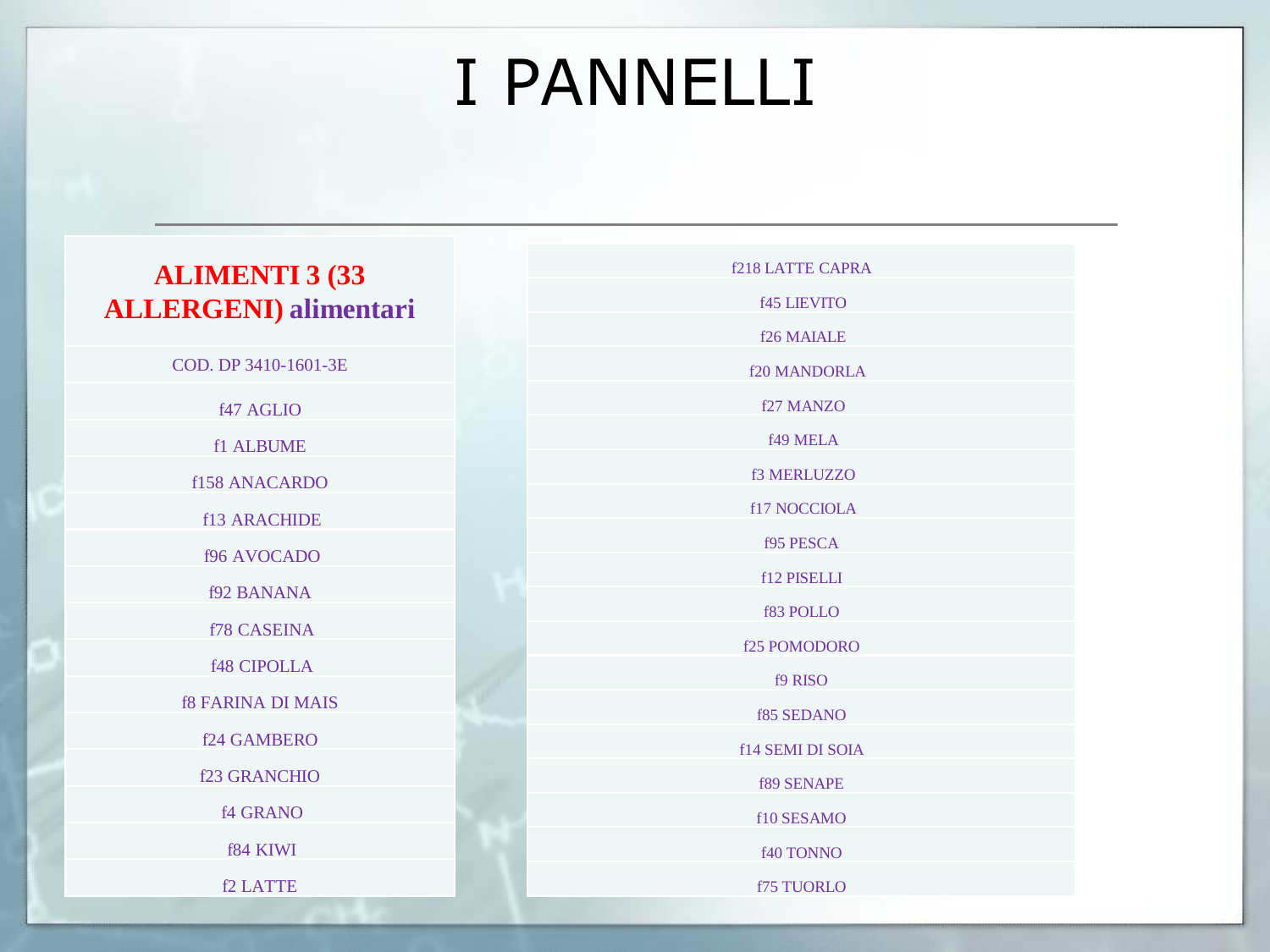#### **MIA (33 ALLERGENI)** Misto inalanti + alimentari

COD. DP3710-1601-4E

t15 FRASSINO

m6 ALTERNARIA

w1 AMBROSIA ELATIOR

**f13 ARACHIDE** 

**w6 ARTEMISIA VULGARIS** 

m3 ASPERGILLUS FUMIGATUS

f96 AVOCADO

t3 BETULLA

e5 FORFORA DI CANE

t23 CIPRESSO MEDITERANEO

**d2 DERMATOPHAGOIDES FARINAE** 

d1 DERMATOPHAGOIDES PTER.

f1 ALBUME f24 GAMBERO el EPITELIO DI GATTO **f4 GRANO f84 KIWI** f<sub>2</sub> LATTE f<sub>26</sub> MAIALE **f49 MELA** f3 MERLUZZO **f17 NOCCIOLA** t9 OLIVO w21 PARETARIA JUDAICA **f95 PESCA** g6 PHLEUM PENSE f12 PISELLI w9 PLANTAGO LANCEOLATA t11 PLATANO t7 OUERCIA **16 SCARA FAGGIO f85 SEDANO** f14 SEMI SOIA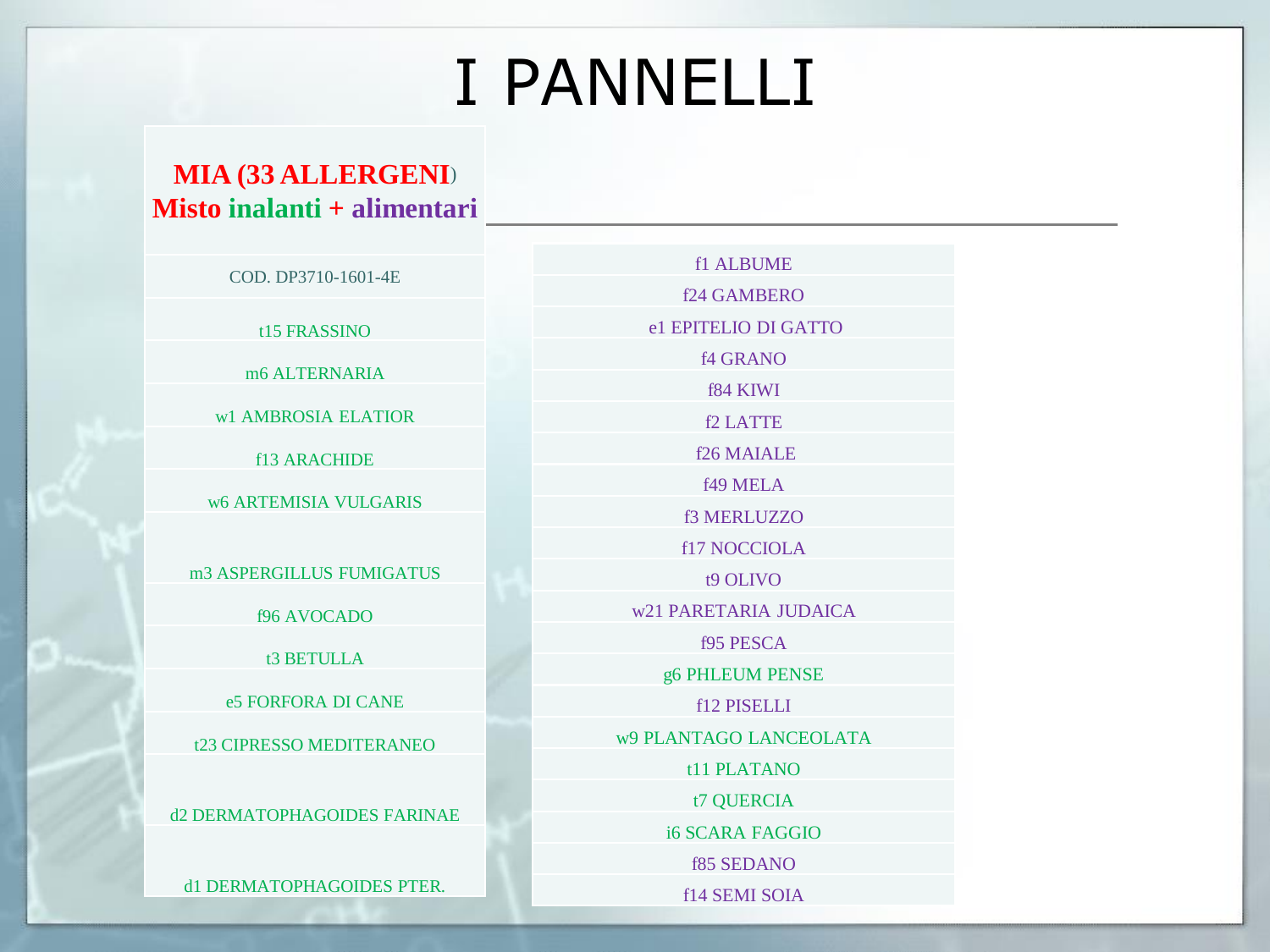### **MIA (54 ALLERGENI) ALIMENTI + INALANTI**

COD.DP 3790-1601-E **f88 AGNELLO** f237 ALBICOCCA f1 ALBUME m6 ALTERNARIA w1 AMBROSIA ELATIOR i1 APE f13 ARACHIDE **w6 ARTEMISIA VULGARIS** m3 ASPERGILLUS FUMIGATUS t3 BETULLA **f31 CAROTA** t23 CIPRESSO MEDITERRANEO m<sub>2</sub> CLADOSPORIUM HERBARUM **d2 DERMATOPHAGOIDES FARINAE** d1 DERMATOPHAGOIDES PTER. e2 EPITELIO DI CANE el EPITELIO DI GATTO g3 ERBA MAZZOLINA e3 FORFORA DI CAVALLO f24 GAMBERO **f23 GRANCHIO f4 GRANO** f84 KIWI f2 LATTE u85 LATTICE **f45 LIEVITO f20 MANDORLA** f27 MANZO **f49 MELA** f3 MERLUZZO f76 nBos d4 (alfa lattoalbumina) f77 nBos d5 (beta lattoglobulina) e204 nBos d6 (BSA)

## **PANNELLI**

f78 nBos d8 (caseina)

**f17 NOCCIOLA** 

t4 NOCCIOLO

t2 ONTANO BIANCO

g1 PALEO ODOROSO

**f35 PATATA** 

m1 PENICILLIUM CHRYSOGENUM

g6 PHLEUM PRATENSE

w9 PLANTAGO LANCEOLATA

**h1 POLVERE GREER** 

**f25 POMODORO** 

t7 OUERCIA

**f9 RISO** 

**i6 SCARAFAGGIO** 

**f85 SEDANO** 

**f5 SEGALE** 

g12 SEGALE

**f14 SEMI DI SOIA** 

f10 SESAMO

**f75 TUORLO** 

**i3 VESPULA GERMANICA**